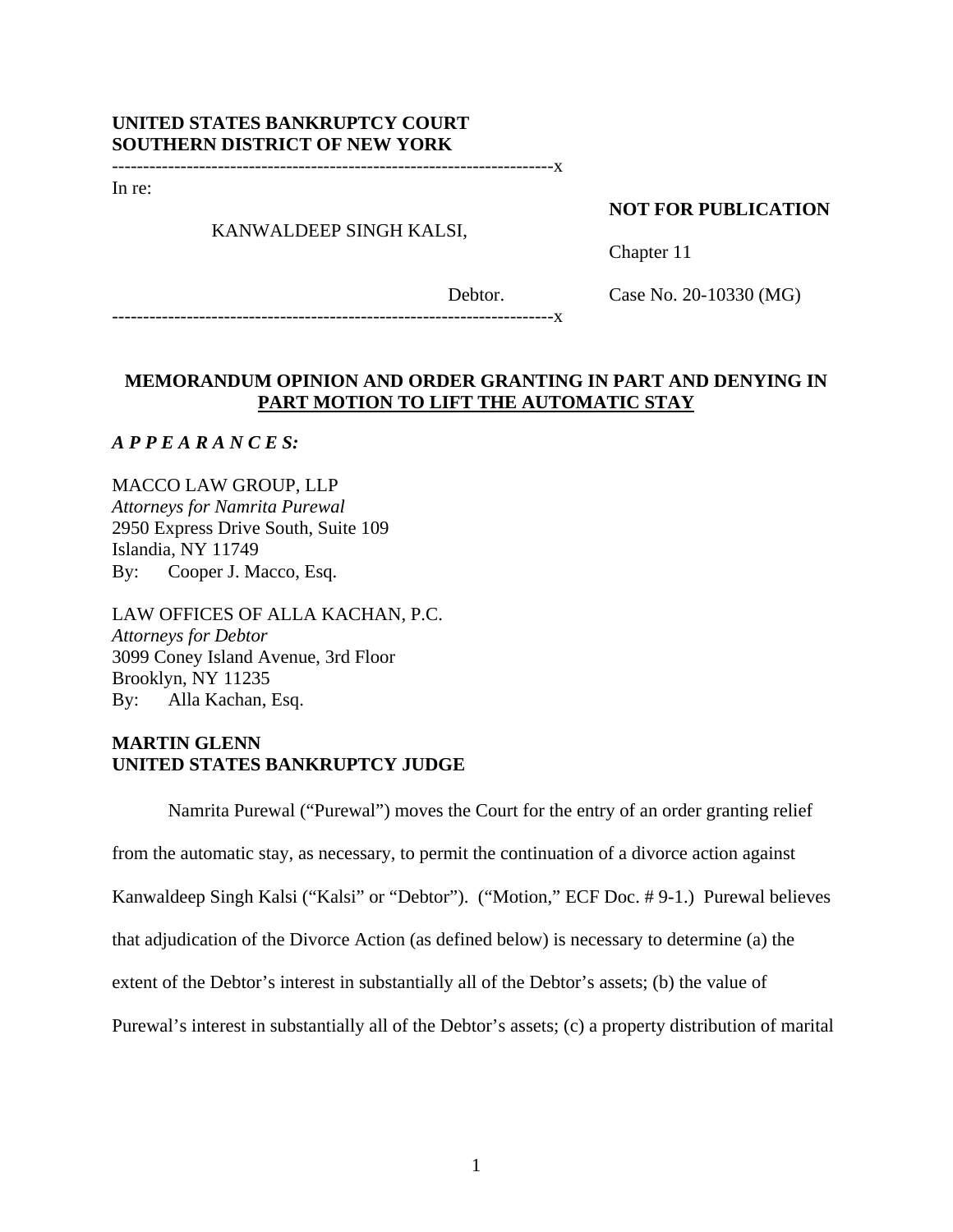assets, if any, by the Debtor to Purewal; and (d) domestic support obligations, if any, owed by the Debtor to Purewal. (Motion ¶ 18.)

On March 23, 2020, the Debtor filed a limited objection to the Motion. ("Objection," ECF Doc. # 23.) On March 26, 2020, after the objection deadline had passed, the Debtor filed an amended objection to the Motion. ("Amended Objection," ECF Doc. # 25.) The Debtor argues that the automatic stay should only be partially lifted, so that the state court can make a determination regarding permanent child support and property division. (*Id.* ¶ 16.) However, the Debtor argues that the automatic stay should be maintained to the extent of property distribution and that the Court should retain exclusive jurisdiction over the property of the Debtor once his interest is determined. (*Id.*)

For the reasons set forth below, the Motion is **GRANTED IN PART AND DENIED IN PART**. The relief granted by the Court is limited to the following: (1) granting relief from the automatic stay to determine the interests of the Debtor and Purewal in marital property and the Debtor's permanent domestic support obligations and (2) retaining jurisdiction over distribution of property of the Debtor's estate.

### **I. BACKGROUND**

In 2017, Kalsi commenced a divorce action in the Supreme Court of New York, County of Suffolk (the "Divorce Action"). (Motion ¶ 6.) On August 5, 2019, the court in the Divorce Action entered a *pendente lite* order ("Pendente Lite Order," ECF Doc. # 9-2) requiring Kalsi to (a) remit payment on account of the mortgage, homeowner's insurance, and electric utilities on real property located at 67 Liberty Street, New York, NY (the "Property") in lieu of spousal maintenance and (b) remit \$600 per month to Purewal for child support. (*Id.* ¶ 7.)

On February 3, 2020, Kalsi filed a voluntary petition for relief under chapter 11 of the Bankruptcy Code. ("Petition," ECF Doc. # 1.) On March 9, 2020, the Debtor filed an amended

2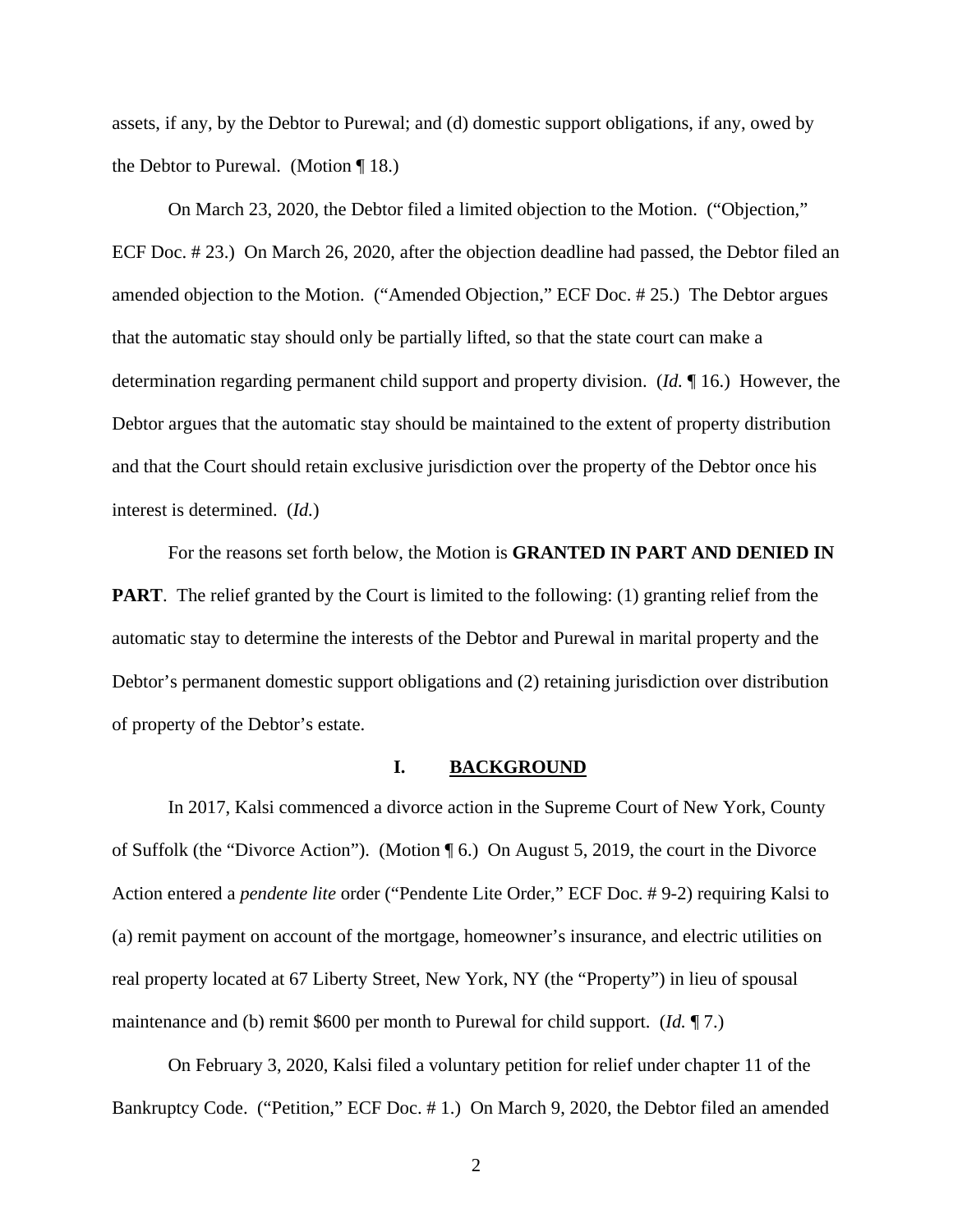petition, amending his answer to question 11, indicating that he now rents his residence. ("Amended Petition," ECF Doc. # 13, at 3.) The Debtor did not list any domestic support obligations on the Petition or Amended Petition. (Petition at 16, 37, 41.) On the filing date, however, the Debtor was obligated to pay Purewal pursuant to the Pendent Lite Order \$600.00 for child support and to remit payment for the mortgage, homeowner's insurance, and electric utilities for the Property on a monthly basis. $<sup>1</sup>$ </sup>

### **A. The March Hearing**

On March 4, 2020, the Court held an initial status conference ("March Hearing"). The Court inquired if there were any non-dischargeable arrears on matrimonial related payments for domestic support obligations or division of property. (March Hr'g at 1:18:57.) The Debtor acknowledged that he owes arrears, including child support, but said he did not know the amount. (*Id.* at 1:19:38–21:18.) However, again, the Debtor's Schedules do not list the Debtor's domestic support obligations. The Court instructed Debtor's counsel to file a status letter explaining the payments Debtor is obligated to make pursuant to orders of the matrimonial court. (*Id.* at 1:21:30.) On March 13, 2020, the Debtor's counsel filed the status letter. ("Status Letter," ECF Doc. # 19.) According to the Status Letter, at a matrimonial hearing held on March 11, 2020, the Debtor was directed to pay monthly child support to Purewal in the amount of \$5,000–6,000 and no maintenance. (*Id.*) Debtor is appealing the ruling. (*Id.*)

#### **B. Purewal's Motion**

On February 26, 2020, Purewal filed the pending Motion seeking entry of an order granting relief from the automatic stay as necessary to permit the continuation of the Divorce Action against the Debtor. As previously stated, Purewal believes that adjudication of the

<sup>1</sup> The Debtor did not include this information in his Schedules, as required. The Debtor is hereby Ordered to amend his Schedules within 14 days of the date of this Opinion.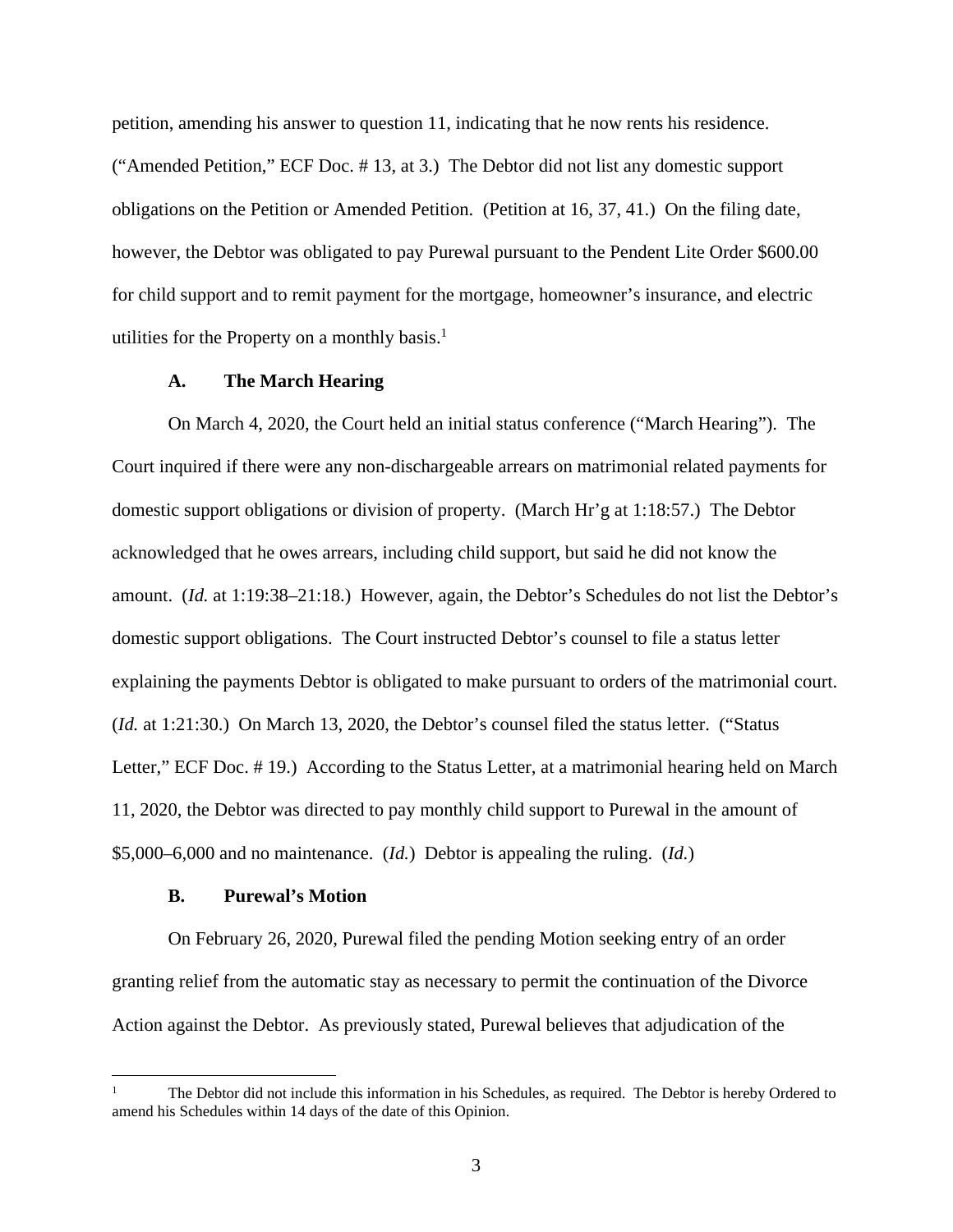Divorce Action is necessary to determine (a) the extent of the Debtor's interest in substantially all of the Debtor's assets; (b) the value of Purewal's interest in substantially all of the Debtor's assets; (c) a property distribution of marital assets, if any, owed from the Debtor to Purewal; and (d) domestic support obligations, if any, owed from the Debtor to Purewal. (*Id.* ¶ 18.)

Purewal argues that cause exists to lift the automatic stay. (*Id.* ¶ 20.) Purewal's Motion did not utilize the *Sonnax* factors for support. However, Purewal asserts generally that the findings of the state court in the Divorce Action regarding domestic support obligations and marital property distribution will ultimately impact the Debtor's ability to fund a plan of reorganization. (*Id.* ¶ 19.)

## **C. Debtor's Objection and Amended Objection**

The Debtor's Objection and Amended Objection argue that the automatic stay should only be partially lifted, so the state court can make a determination regarding permanent child support and property division in the Divorce Action. (Amended Objection ¶ 16.) The Debtor submits that the automatic stay should be maintained to the extent of property distribution and the Court should retain exclusive jurisdiction over the property of the Debtor once his interest is determined. (*Id.*) While the Debtor listed the *Sonnax* factors in the Amended Objection, the Debtor did not actually utilize the factors to support his argument. (*Id.* ¶ 10.) Instead, the Debtor focused on the purpose of the automatic stay and the importance of bringing all disputes within the jurisdiction of the bankruptcy court. (*Id.* ¶¶ 6–7.)

#### **II. LEGAL STANDARD**

#### **A. The Scope of the Automatic Stay in Domestic Relations Matters**

The commencement of a bankruptcy case imposes an automatic stay on "the commencement or continuation, including the issuance or employment of process, of a judicial,

4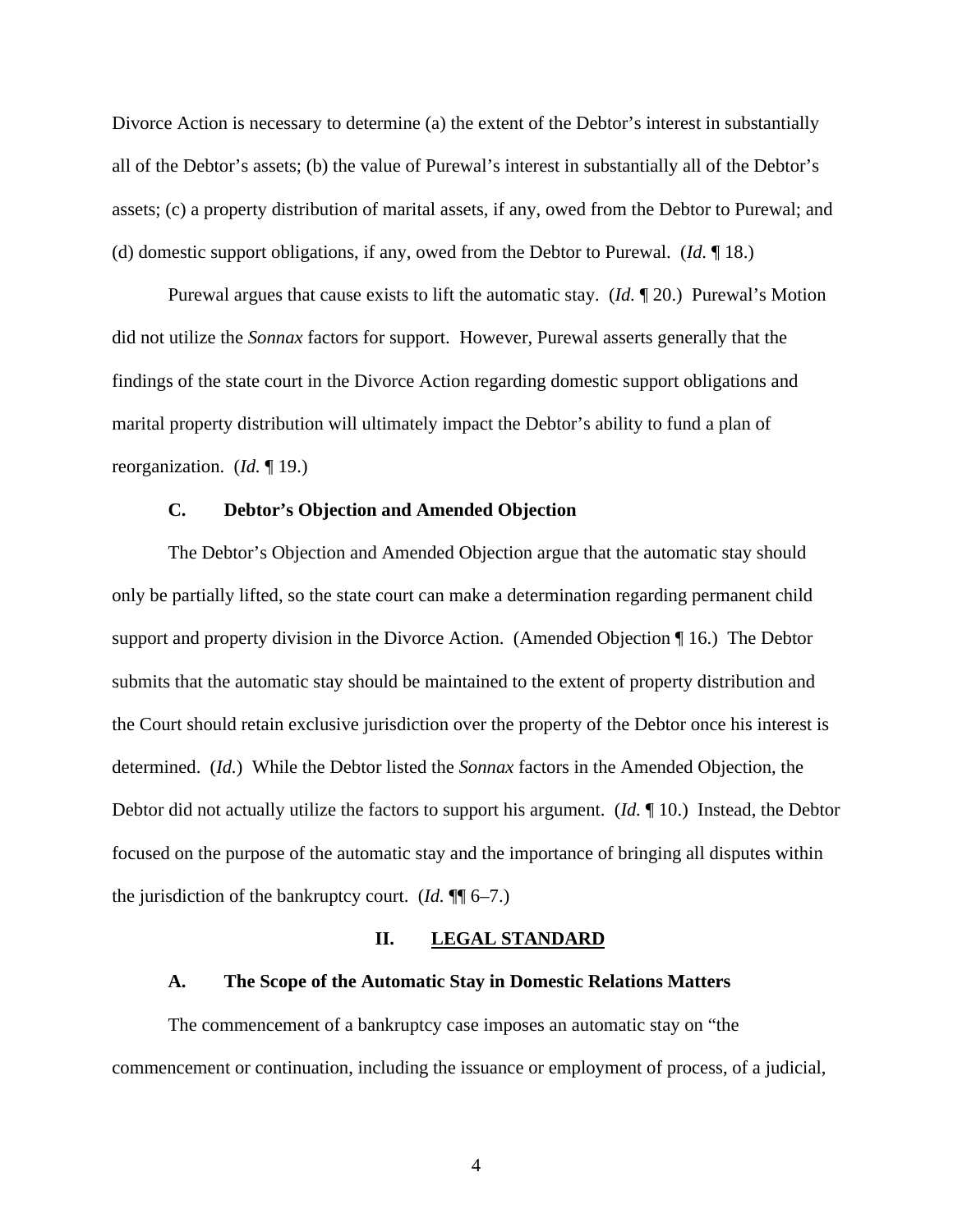administrative, or other action or proceeding against the debtor that was or could have been commenced before the commencement of the case." 11 U.S.C. § 362(a)(1). However, section  $362(a)(1)$  of the Bankruptcy Code "does not stay proceedings brought by the debtor, although it might stay counterclaims or crossclaims against the debtor in such proceedings." 1 COLLIER FAMILY LAW AND THE BANKRUPTCY CODE **[5.03 (2019)**.

The commencement of a bankruptcy case does not operate as a stay "of the

commencement or continuation of a civil action or proceeding . . . for the dissolution of a

marriage, except to the extent that such proceeding seeks to determine the division of property

that is property of the estate . . . ." 11 U.S.C. § 362(b)(2)(A)(iv). Thus, "a divorce proceeding is

automatically stayed only to the extent it seeks a property division that affects property of the

estate." 1 COLLIER FAMILY LAW AND THE BANKRUPTCY CODE ¶ 5.03 (2019).

### **B. Lifting the Automatic Stay**

Pursuant to section 362(d) of the Bankruptcy Code, a party in interest can seek relief from the automatic stay. Section 362(d), in relevant part, provides:

> On request of a party in interest and after notice and a hearing, the court shall grant relief from the stay provided under subsection (a) of this section, such as by terminating, annulling, modifying, or conditioning such stay –

> (1) for cause including the lack of adequate protection of an interest in property of such party in interest;

11 U.S.C. § 362(d).

## *1. Relief from the Automatic Stay for Cause*

The Second Circuit has observed that "[n]either the statute nor the legislative history defines the term 'for cause.'" *In re Sonnax Indus., Inc. v. Tri Component Prods. Corp.* (*In re Sonnax Indus., Inc.*), 907 F.2d 1280, 1285 (2d Cir. 1990). However, the court in *Sonnax*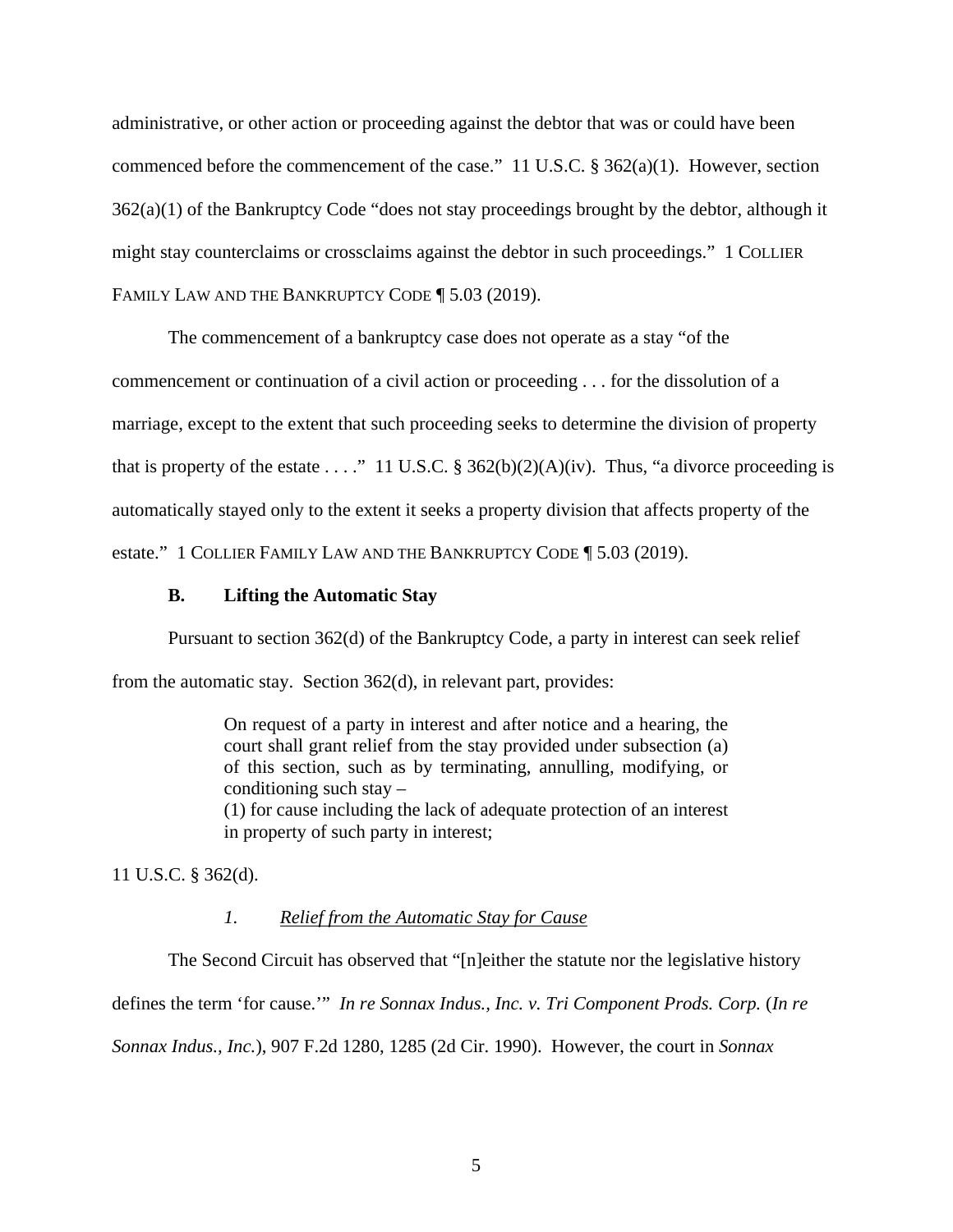identified several factors to be considered in deciding whether cause exists to lift the automatic

stay to allow litigation to proceed in another forum, as follows:

(1) whether relief would result in a partial or complete resolution of the issues; (2) lack of any connection with or interference with the bankruptcy case; (3) whether the other proceeding involves the debtor as a fiduciary; (4) whether a specialized tribunal with the necessary expertise has been established to hear the cause of action; (5) whether the debtor's insurer has assumed full responsibility for defending it; (6) whether the action primarily involves third parties; (7) whether litigation in another forum would prejudice the interests of other creditors; (8) whether the judgment claim arising from the other action is subject to equitable subordination; (9) whether movant's success in the other proceeding would result in a judicial lien avoidable by the debtor; (10) the interests of judicial economy and the expeditious and economical resolution of litigation; (11) whether the parties are ready for trial in the other proceeding; and (12) impact of the stay on the parties and the balance of harms.

*Id.* at 1286. Not all of the factors are relevant in every case, and "cause" is a broad and flexible concept that must be determined on a case-by-case basis.

# *2. Relief from Stay to Pursue Litigation to Divide Marital Property*

Courts have "granted relief from the stay to allow the state court to determine the extent of the interests of the debtor and nondebtor spouses . . . in marital property or to determine the amount of the nondebtor spouse's property settlement claims, so that such claims or interests could then be provided for under the bankruptcy distribution scheme." 1 COLLIER FAMILY LAW AND THE BANKRUPTCY CODE ¶ 5.06 (2019); *see In re White*, 851 F.2d 170, 174 (6th Cir. 1988) (affirming the bankruptcy court's decision to lift the stay to allow divorce proceedings brought by [debtor's] wife to proceed in state court). As noted by one bankruptcy court:

> In New York, matrimonial courts have long been empowered, in connection with divorce actions, to determine the issues of title to property and to make directions pertaining to the possession of property.

…

Federal courts, including bankruptcy courts, ordinarily defer to the state courts in matrimonial matters to promote judicial economy and out of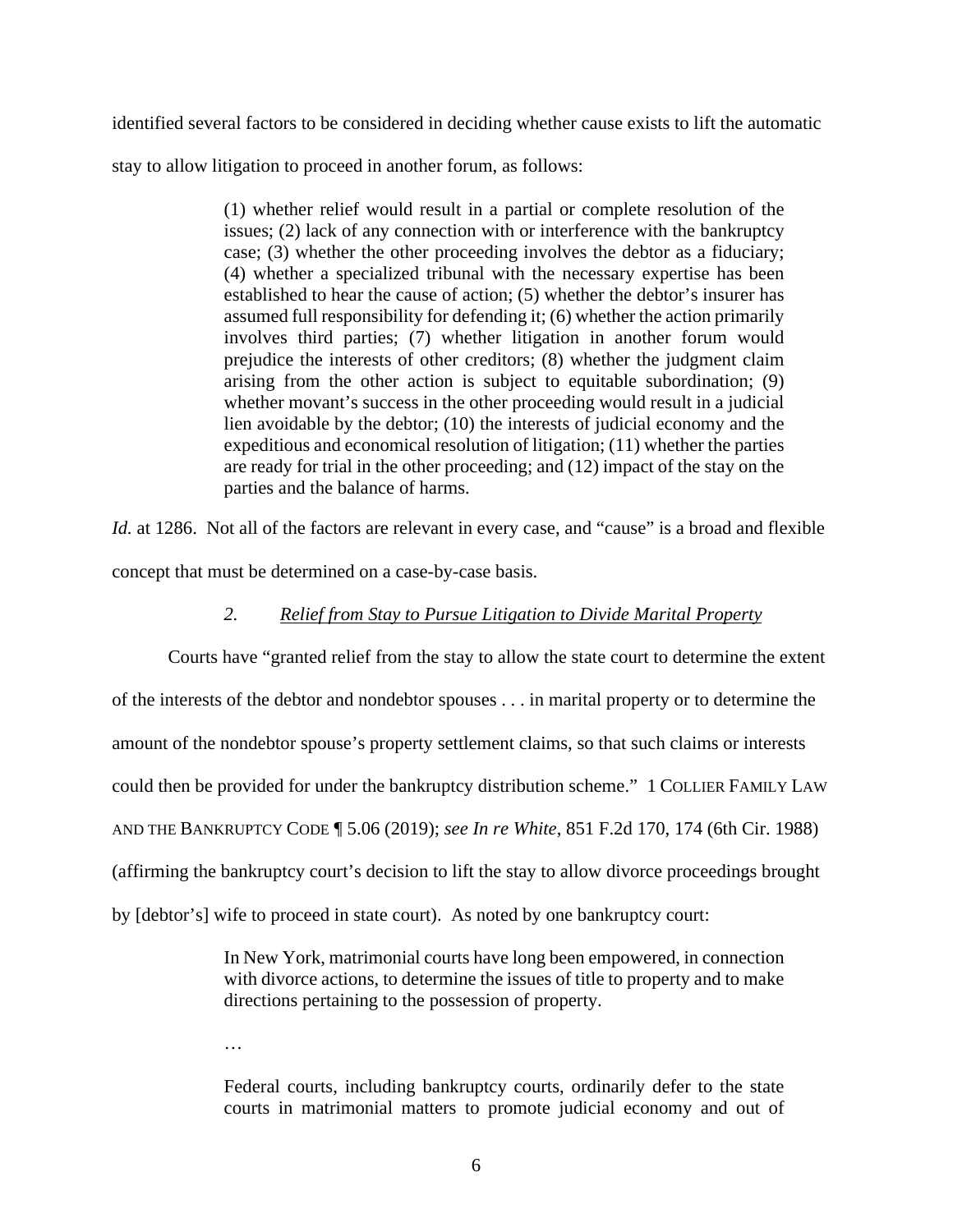respect for the state courts' expertise in domestic relations issues. . . . New York's state courts are more familiar with the concepts of marital property and how to apply the statutory and discretionary factors that govern equitable distribution. Bankruptcy courts, on the other hand, rarely interpret or apply the equitable distribution statute.

*In re Cole*, 202 B.R. 356, 362 (Bankr. S.D.N.Y. 1996) (citations omitted).

 However, while courts have "allow[ed] the state court to decide the interests and claims of the marital partners . . . , [courts] reserv[e] the right to distribute all property of the bankruptcy estate." 1 COLLIER FAMILY LAW AND THE BANKRUPTCY CODE ¶ 5.06 (2019); see *In re Cole*, 202 B.R. at 362 ("The bankruptcy court can limit stay relief to the liquidation of the amount of the Purewal's unsecured claim, and require her to return to the bankruptcy court to enforce her judgment through the claims allowance process."); *In re Taub*, 413 B.R. 55, 66 (Bankr. E.D.N.Y. 2009) ("[S]tay relief may be granted to permit the matrimonial court to decide the issues before it, including the issue of equitable distribution, but only up to the entry of judgment.").

### **III. DISCUSSION**

### **A. The Automatic Stay Only Partially Applies to the Divorce Action**

The Debtor commenced the Divorce Action against Purewal. Section 362(a)(1) "does not stay proceedings brought by the debtor . . . ." 1 COLLIER FAMILY LAW AND THE BANKRUPTCY CODE ¶ 5.03 (2019). The commencement of a bankruptcy case does not operate as a stay "of the . . . continuation of a civil action or proceeding . . . for the dissolution of a marriage, except to the extent that such proceeding seeks to determine the division of property that is property of the estate . . . ." 11 U.S.C. § 362(b)(2)(A)(iv). Here, Purewal is not only asking for relief from the automatic stay in order for the Divorce Action to continue, but is also seeking relief from the automatic stay so the state court can divide and distribute marital assets. (Motion  $\P$  18.) The Court holds that section 362(a)(1) does not stay continuation of the Divorce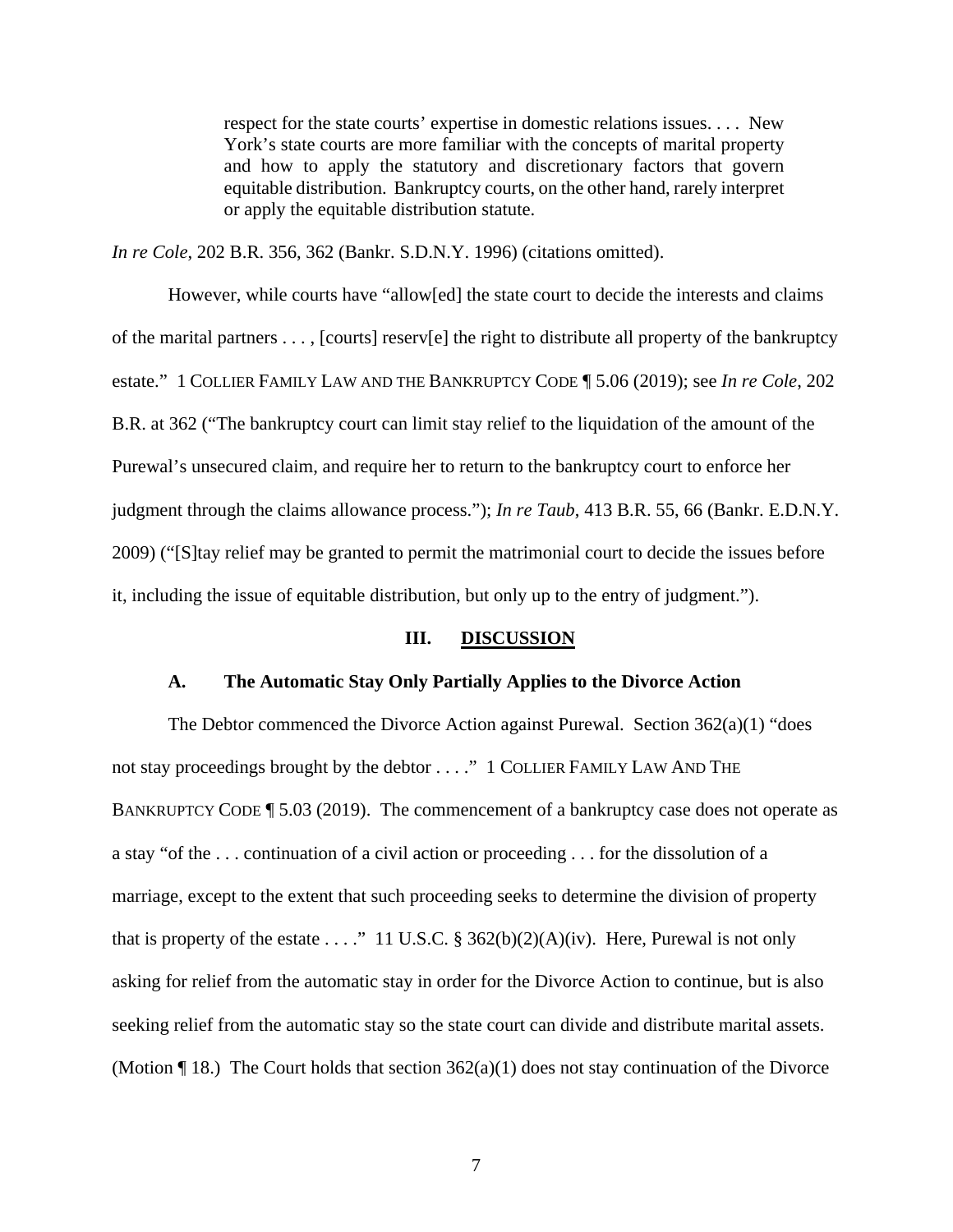Action in state court as to the dissolution of Kalsi's and Purewal's marriage. However, section 362(a)(1) does apply to the division of property in the Divorce Action, so it is necessary for the Court to determine if cause exists to lift the automatic stay.

# **B. Cause Exists to Partially Lift the Automatic Stay for the Determination of Debtor and Purewal's Interest in Estate Property, but the Stay is Maintained as It Relates to Property Distribution**

An analysis of the applicable *Sonnax* factors demonstrates that cause exists to partially lift the automatic stay as to the Divorce Action for the state court to determine the parties' property interests but not to distribute the property.

# 1. *Sonnax* Factor 1: Relief Would Result in a Partial or Complete Resolution of the Issues

The first *Sonnax* factor is whether stay relief would result in a partial or complete resolution of the issues. Purewal and the Debtor agree that lifting the automatic stay for the determination of financial obligations and equitable distribution in the Divorce Action would support the resolution of significant open issues in the Debtor's bankruptcy case. (Motion  $\P$  18; Amended Objection ¶ 16.) The Debtor will be unable to pursue a plan of reorganization until the interests of Kalsi and Purewal are determined in the Divorce Action. Accordingly, the Court finds that this factor weighs in favor of limited relief from the automatic stay.

# 2. *Sonnax* Factor 2: Lack of Any Connection or Interference with the Bankruptcy Case

The second *Sonnax* factor is whether there is a lack of any connection with the bankruptcy case, and whether stay relief would interfere with the bankruptcy case. Neither Purewal nor the Debtor argue that there is a lack of any connection between the Divorce Action and Debtor's bankruptcy case. The Debtor is clearly a central party in both this bankruptcy case and the Divorce Action. The determination of the parties' rights in the Divorce Action do not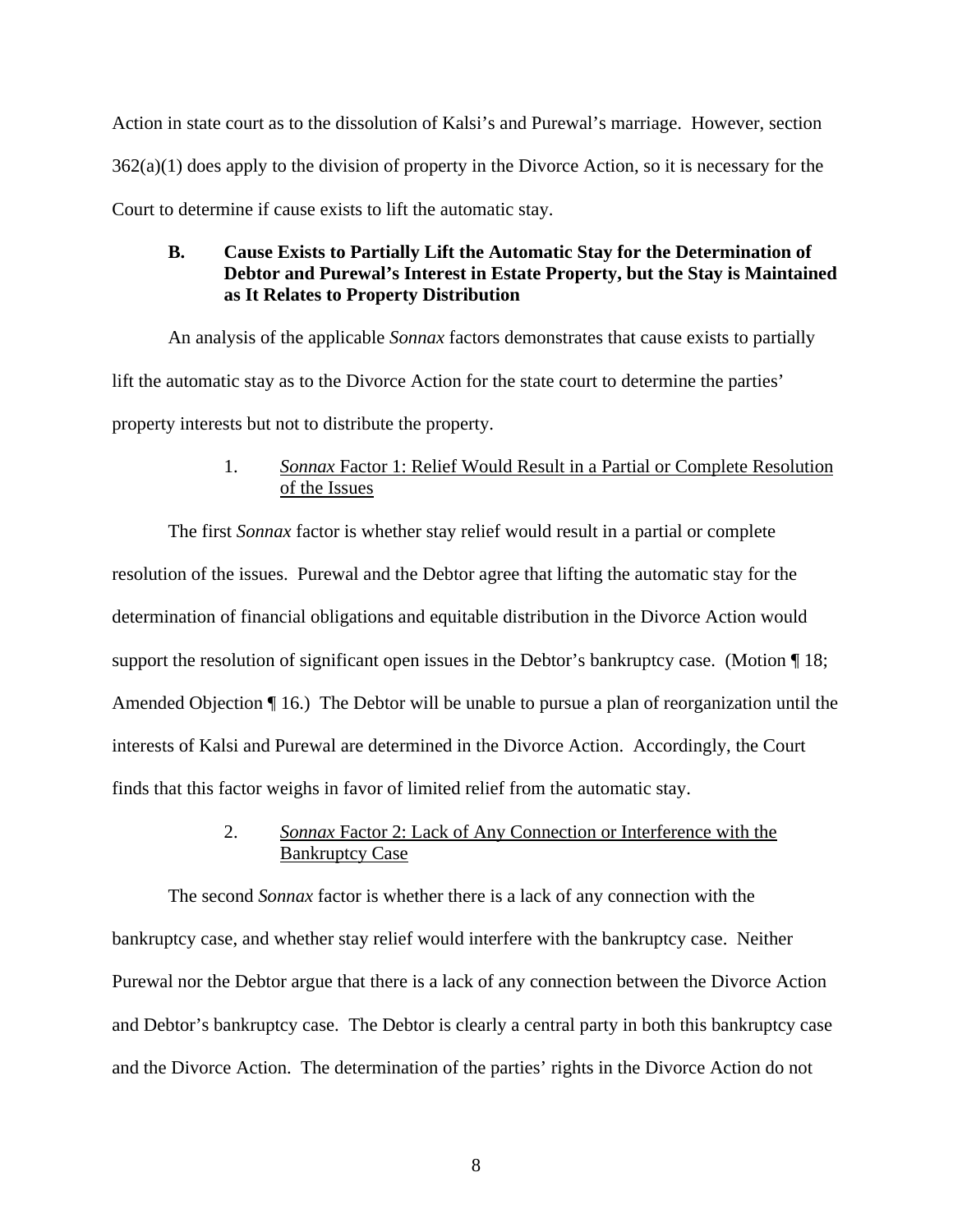interfere with this bankruptcy case. On the contrary, Debtor's bankruptcy case cannot move forward with a plan of reorganization until the interests of both parties are determined in the Divorce Action. Accordingly, the Court finds that this factor weighs in favor of limited relief from the automatic stay.

## 3. *Sonnax* Factor 4: The State Court is a Specialized Tribunal with the Necessary Expertise to Hear the Divorce Action

 The fourth *Sonnax* factor is whether a specialized tribunal with the necessary expertise has been established to hear the cause of action. Here, the state court is presiding over the Divorce Action to determine the parties' matrimonial issues brought before it. *In re Cole*, 202 B.R. at 362 ("In New York, matrimonial courts have long been empowered, in connection with divorce actions, to determine the issues of title to property and to make directions pertaining to the possession of property.") (citations omitted). Accordingly, the Court finds that this factor weighs in favor of limited relief from the automatic stay.

## 4. *Sonnax* Factor 7: Litigation in State Court Would Not Prejudice the Interests of Other Creditors

The seventh *Sonnax* factor is whether litigation in another forum—here, the Supreme Court, Suffolk County—would prejudice the interests of other creditors. Purewal argues that "any findings in State Court would affect the Debtor's ability to fund a plan of reorganization under chapter  $11 \ldots$ ." (Motion ¶ 19.) There is an obvious impact on the interests of creditors by any determination made in the Divorce Action regarding property of the estate. Further, the Debtor argues generally that the automatic stay should be kept in place in order to "promote equal creditor treatment . . . ." (Amended Objection ¶ 8.)

In order to protect creditors' interest, courts have limited the scope of stay relief. Thus, while courts have "allow[ed] the state court to decide the interests and claims of the marital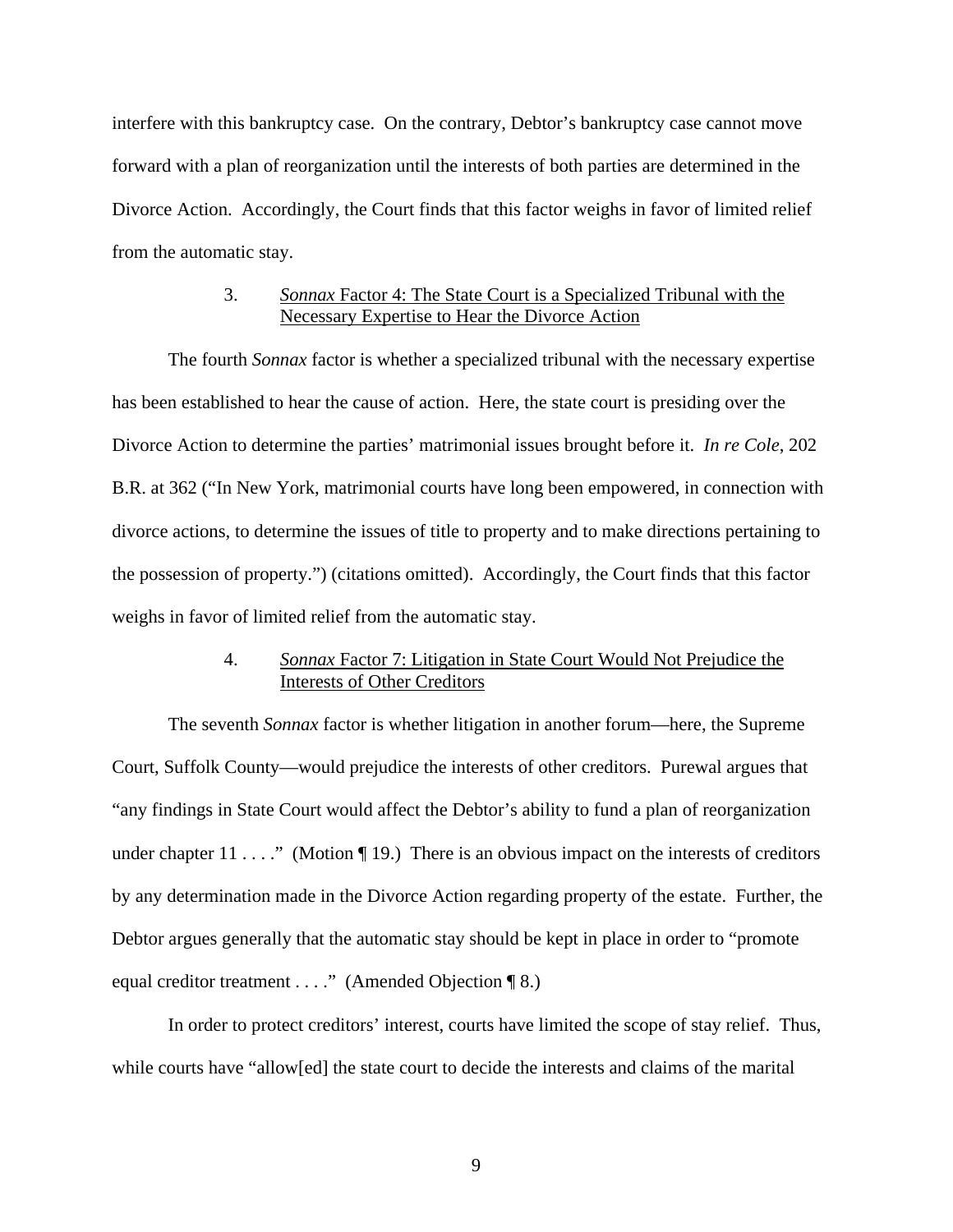partners . . . , [bankruptcy courts] reserv[e] the right to distribute all property of the bankruptcy estate." 1 COLLIER FAMILY LAW AND THE BANKRUPTCY CODE ¶ 5.06 (2019); see *In re Cole*, 202 B.R. at 362 ("The bankruptcy court can limit stay relief to the liquidation of the amount of the Purewal's unsecured claim, and require her to return to the bankruptcy court to enforce her judgment through the claims allowance process."); *In re Taub*, 413 B.R. 55, 66 (Bankr. E.D.N.Y. 2009) ("[S]tay relief may be granted to permit the matrimonial court to decide the issues before it, including the issue of equitable distribution, but only up to the entry of judgment."). Accordingly, the Court finds that this factor weighs in favor of limited relief from the automatic stay.

## 5. *Sonnax* Factor 11: The Parties Want to Continue the Divorce Action

The eleventh *Sonnax* factor is whether the parties are ready to proceed to trial in the other proceeding. Both Purewal and the Debtor have indicated an interest in allowing the Divorce Action to continue. (Motion  $\P$  20; Amended Objection  $\P$  16.) Accordingly, the Court finds that this factor weighs in favor of limited relief from the automatic stay.

## 6. *Sonnax* Factor 12: Impact of the Stay on the Parties and the Balance of Harms Weights in Favor of Limited Relief

The final *Sonnax* factor is the impact of the automatic stay on the parties and the balance of the harms. Again, both parties agree that the Divorce Action should continue in order to determine the parties' interest in estate property. Further, if the property of the Debtor's chapter 11 bankruptcy estate remains within the jurisdiction of this Court, then any potential harm to the Debtor and creditors is mitigated. Accordingly, the Court finds that this factor weighs in favor of limited relief from the automatic stay.